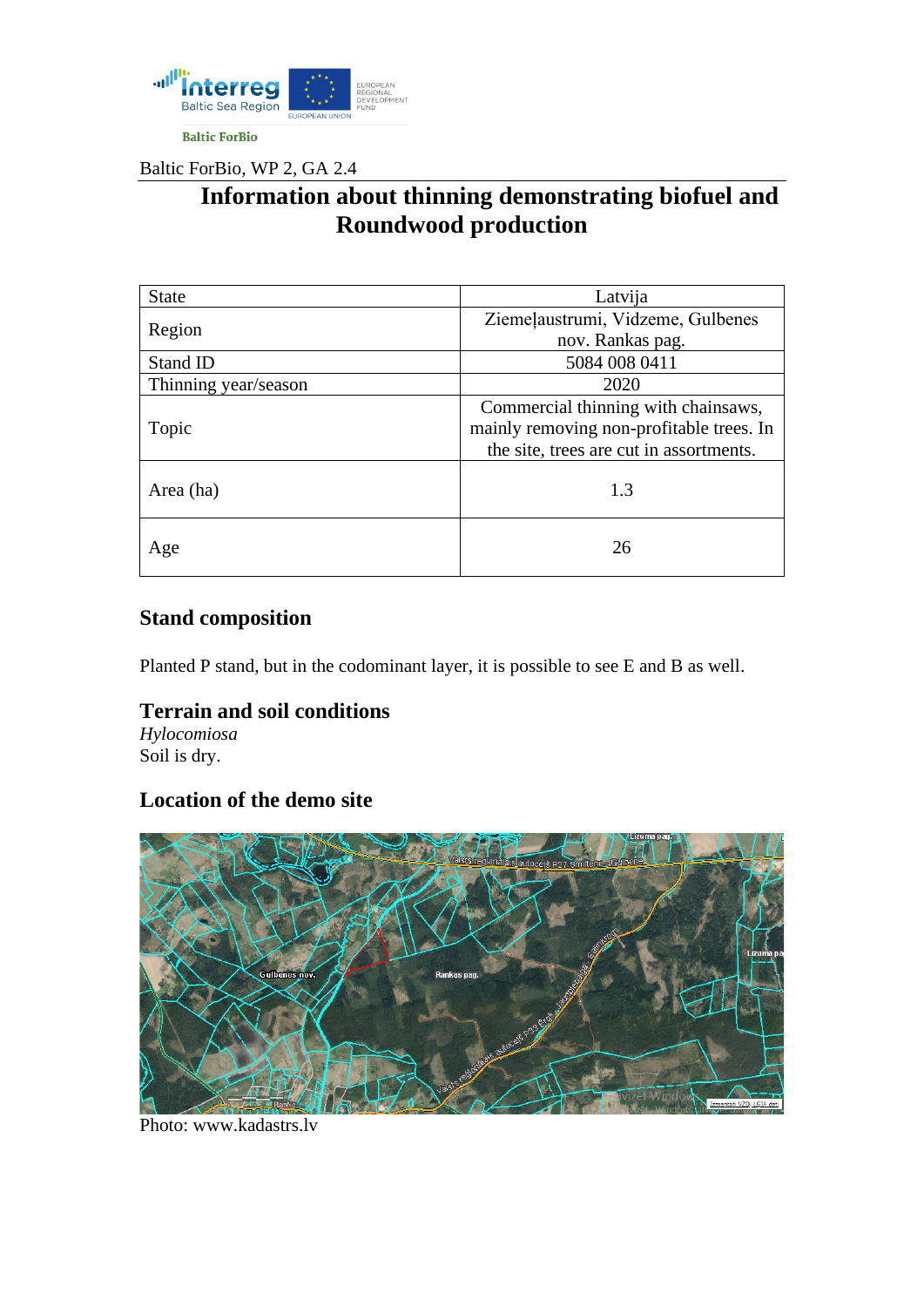

**Baltic ForBio** 



Photo: Google Maps

*Stand characteristic before thinning*

| Average DBH (cm)                |  |
|---------------------------------|--|
| Average height $(m)$            |  |
| Stand basal area $(m^2/ha)$     |  |
| Standing volume $(m^3/ha^{-1})$ |  |

#### **Stand management targets**

The main target of this forest stand is to get wood without many branches that provide a high quality of timber. Also, one of the targets is to increase pine tree diameter with age, which will make it possible to harvest the stand earlier.

Before commercial thinning was done, pruning about 75% from all pine stand when tree height was at 4 m and 3 m height for the other 25% of stand trees.

The decision about thinning was made to improve the condition of the forest stand, provide more space for dominant trees, and take out unpromising trees. Most of the assortments after commercial thinning was firewood.

*Stand characteristic after thinning*

| Average DBH (cm)                |     |
|---------------------------------|-----|
| Average height (m)              |     |
| Stand basal area $(m^2/ha)$     |     |
| Standing volume $(m^3/ha^{-1})$ | 195 |